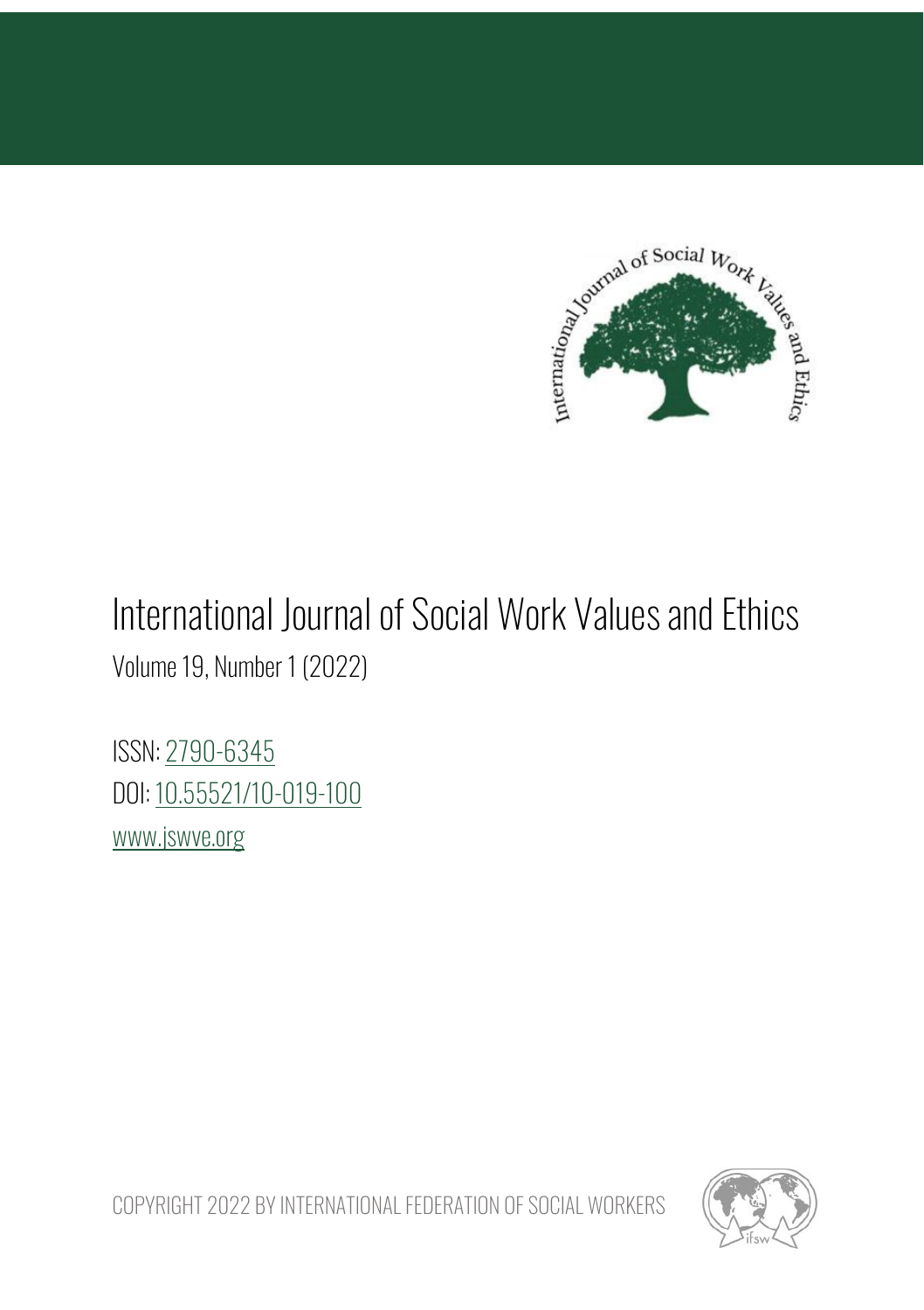## Changes at IJSWVE and Thank You

## DOI[: 10.55521/10-019-105](https://doi.org/10.55521/10-019-105)

## Stephen M. Marson, Editor, and Laura Gibson, Book Review Editor

International Journal of Social Work Values and Ethics • Volume 19(1), Copyright 2022 by IFSW This text may be freely shared among individuals, but it may not be republished in any medium without express written consent from the authors and advance notification of IFSW.

We have an addition to our Editorial and Policy Boards. We haven't had a student member for about five years. I have been able to recruit an excellent addition. *Rachel (Ray) Mathew-Santhosham* is an BSW/MSW Candidate with The Ohio State University. Her family is from India. *Bettina Leibetseder, Dr. rer. soc. oec.* was recruited to our editorial board because of her background in macro practice, research, and statistics. Currently, she holds a professorship at University of Applied Sciences Landshut in Germany. *Jörgen Lundälv, Ph.D*. also is joining our editorial board. He is an Associate Professor of Social Work from the University of Gothenburg in Sweden. He specializes in disability studies. We are fortunate to successfully recruit three new members of our Policy Board. *Hassan Mousavi Chelak, Ph.D.* is the President of Iran Association of Social Workers. *Jane Shears, ProfDoc* is the Head of Professional Development and Education at British Association of Social Workers. *Céline Lembert, MS* joins our board to represent France. She is employed by the Public Mental Health Facility in Paris and is a member the Ethics and Deontological Commission of the High Labor Council.

A great deal of work goes into each issue of the *International Journal of Social Work Values and Ethics*. All work on our journal is completed by volunteers and *no one* — including our publisher IFSW — makes a financial profit from the publication. In addition, we have unsung heroes on our editorial board